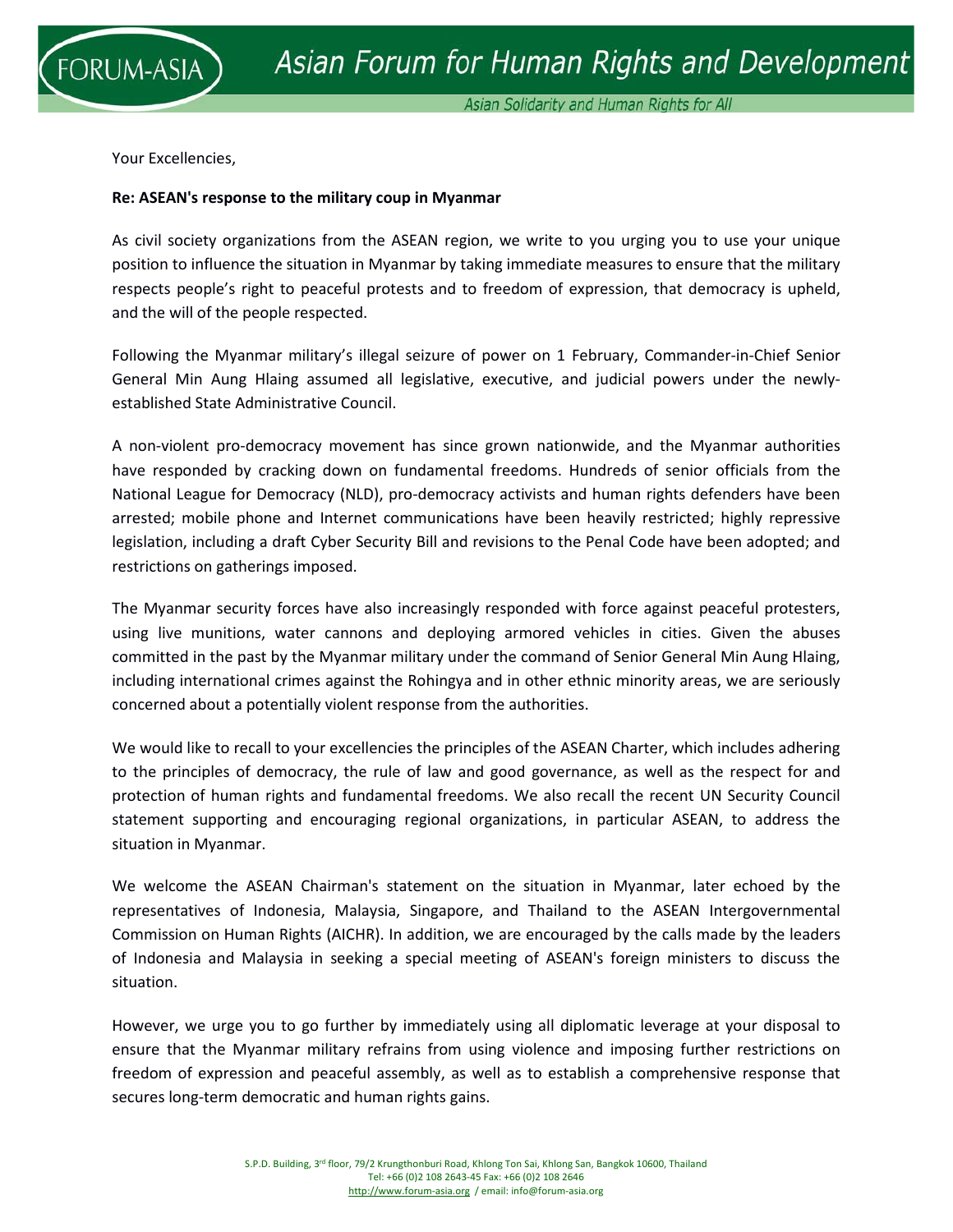

Asian Solidarity and Human Rights for All

Recent developments in Myanmar are disastrous for its people, as well as the region as a whole. They create the potential for thousands of people to flee violence and persecution, as well as a volatile regional environment.

We firmly believe that it is not only crucial, but also in ASEAN's best interests, to take a strong stance on these urgent and worrying developments. Failure to do so risks further damaging ASEAN's reputation as an effective regional body that can meaningfully contribute to a strong and viable community of nations.

We draw strength from ASEAN's productive engagements with Myanmar's military in the past, most notably in response to the Cyclone Nargis crisis of 2008. We urge ASEAN to recognize that it can be equally helpful to the people of Myanmar today as it was then.

This is the perfect opportunity for ASEAN to demonstrate its political leverage and push for positive developments.

With this in mind, we urge ASEAN to:

- Immediately hold an urgent special meeting to call on the Myanmar military to adhere to the principles of the ASEAN Charter, including the principles of democracy, the rule of law, good governance, and respect for the protection of human rights and fundamental freedoms by:
	- $\triangleright$  Immediately and unconditionally releasing all those currently arbitrarily detained;
	- $\triangleright$  Refraining from using violence against protesters and respecting people's right to privacy and information, freedom of expression, association and peaceful assembly;
	- $\triangleright$  Allowing parliament to resume, and elected MPs to fulfil their mandate without impediment;
	- $\triangleright$  Immediately restoring full access to the Internet and all forms of communications; and
	- $\triangleright$  Immediately allowing all humanitarian aid and health support to resume unimpeded.
- Collaborate with the UN Security Council and UN Human Rights Council to immediately send a delegation to the country to monitor the situation and help negotiate a democratic and human rights-based solution.
- Use your position in UN fora, in particular at the UN Security Council and Human Rights Council, to support enhanced monitoring and reporting of the unfolding human rights crisis in Myanmar.
- Impose targeted financial sanctions on the military as an institution, including its businesses and its associates in a manner that respects human rights and gives due consideration to any negative socio-economic impact on the ordinary civilian population, as recommended by the UN Fact-Finding Mission on Myanmar;
- Impose an embargo on the transfer or sale of military arms and equipment to Myanmar; and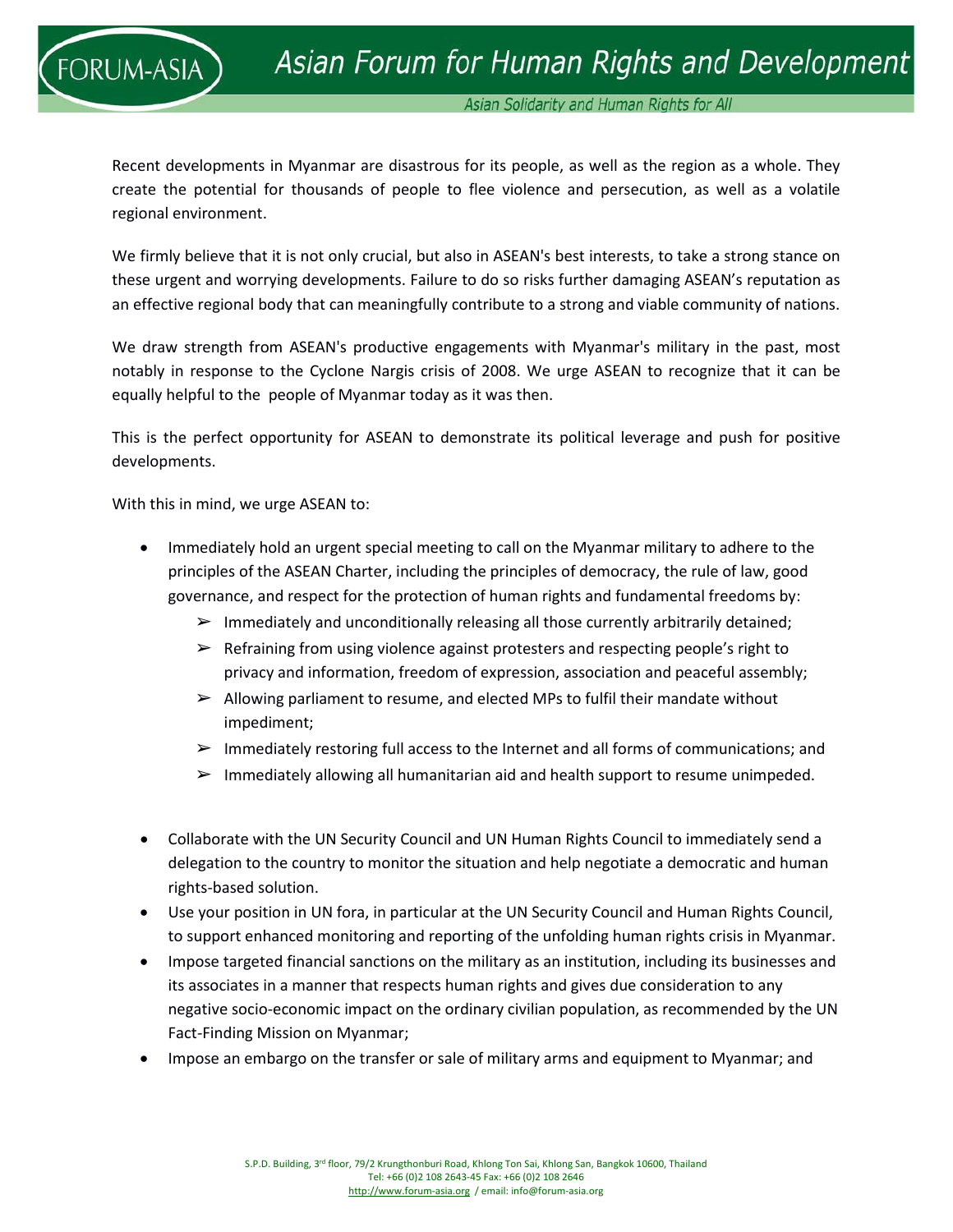Asian Solidarity and Human Rights for All

- Use all diplomatic leverage and establish a comprehensive response to ensure long-term democratic and human rights change in the country, including by ensuring that:
	- $\triangleright$  The Myanmar armed forces end all violations of international humanitarian and human rights law in ethnic minority and ceasefire areas, and that all civilians are protected;
	- $\triangleright$  Myanmar guarantees the safe, voluntary and dignified return of displaced communities, including the Rohingya, by lifting all arbitrary and discriminatory restrictions on their access to citizenship, freedom of movement, and access to healthcare, education and livelihood opportunities;
	- $\triangleright$  Myanmar fully cooperates with the IIMM and complies with the provisional measures ordered by the ICJ; and
	- $\triangleright$  Institutional and constitutional changes are adopted that would bring the military under civilian control and ensure accountability for human rights violations.

# **Signatories:**

- 1. Alliance for Conflict Transformation
- 2. ALTSEAN-Burma
- 3. Arakan CSO network
- 4. ASEAN Parliamentarians for Human Rights
- 5. ASEAN SOGIE Caucus
- 6. ASEAN Youth Forum
- 7. Asia Justice and Rights
- 8. Asian Forum for Human Rights and Development (FORUM-ASIA)
- 9. Association of Human Rights Defenders and Promoters
- 10. Athan
- 11. Backpack Health Workers Team
- 12. BALAOD Mindanaw
- 13. Burma Medical Association
- 14. Burmese Women's Union
- 15. Child Rights Coalition Asia
- 16. Chin Human Rights Organization
- 17. Commission for the Disappeared and Victims of Violence (KontraS)
- 18. Cross Cultural Foundation
- 19. Democracy, Peace and Women Organization
- 20. Equality Myanmar
- 21. Freedom and Labor Action Group
- 22. Generation Wave
- 23. Genuine People's Servants
- 24. Global Partnership for the Prevention of Armed Conflict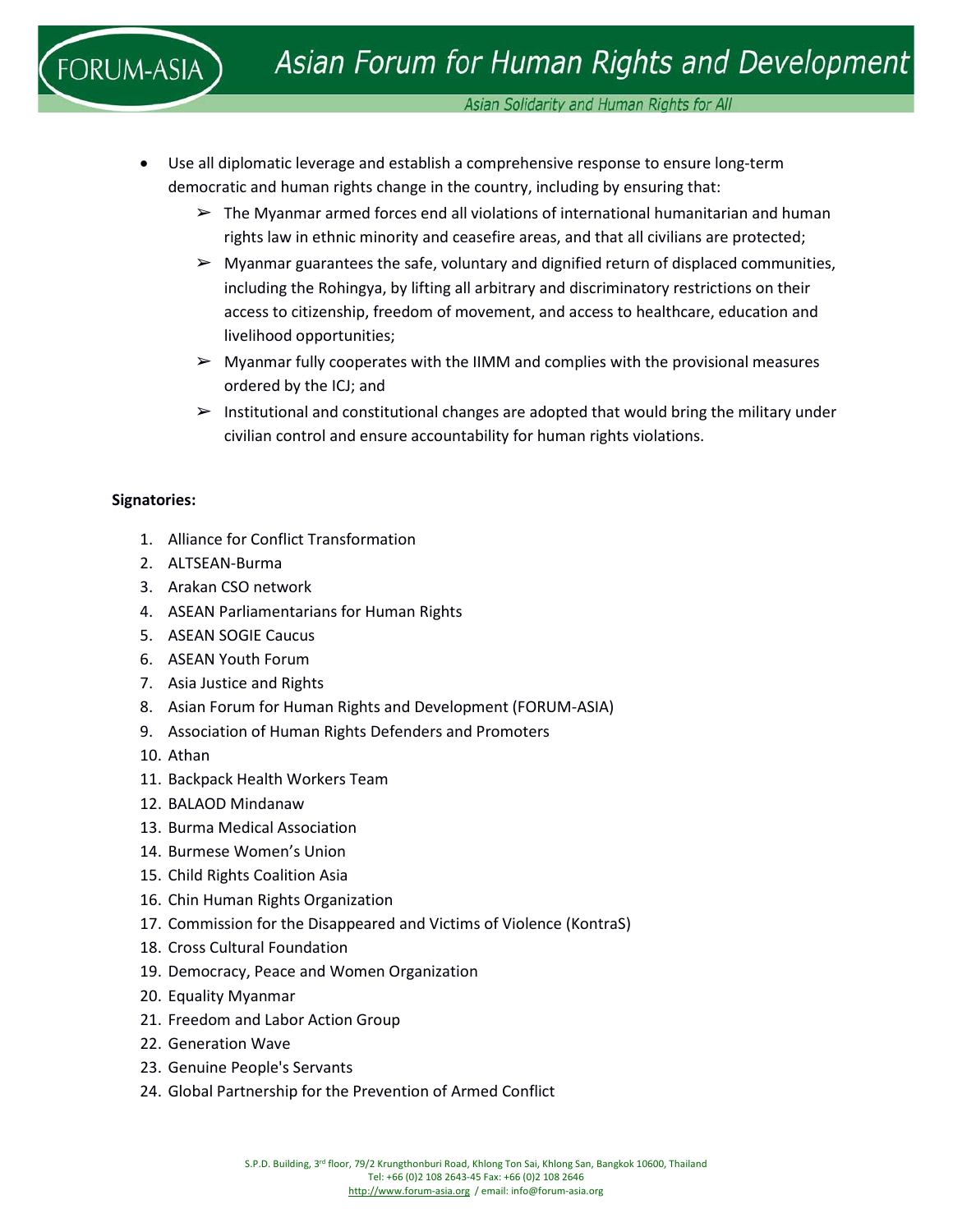# Asian Forum for Human Rights and Development

Asian Solidarity and Human Rights for All

- 25. Human Rights Educators Network
- 26. Human Rights Foundation of Monland
- 27. Indonesia Legal Aid Foundation (YLBHI)
- 28. Initiatives for International Dialogue
- 29. Kachin Women's Association Thailand
- 30. Karen Affairs Committee

 $FORUM-ASIA$ 

- 31. Karen Environmental and Social Action Network
- 32. Karen Grassroots Women Network
- 33. Karen Human Rights Group
- 34. Karen Peace Support Network
- 35. Karen Refugee Committee
- 36. Karen Rivers Watch
- 37. Karen Student Network Group
- 38. Karen Teacher Working Group
- 39. Karen Women's Organization
- 40. Karenni Human Rights Group
- 41. Karenni National Women's Organization
- 42. Karenni Refugee Committee
- 43. Keng Tung Youth
- 44. Let's Help Each Other
- 45. Maramagri Youth Network
- 46. MARUAH
- 47. Myanmar Civil Society Core Group on ASEAN
- 48. Myanmar People Alliance
- 49. Network for Human Rights Documentation Burma
- 50. Olive Organization
- 51. Pa-O Women's Union
- 52. Pa-O Youth Organization
- 53. Peace Institute
- 54. People's Empowerment Foundation
- 55. Philippine Alliance of Human Rights Advocates
- 56. Progressive Voice
- 57. Pusat KOMAS
- 58. Shan MATA
- 59. SHAPE-SEA
- 60. Society for the Promotion of Human Rights (PROHAM)
- 61. Southern Youth Group
- 62. Task Force Detainees of the Philippines
- 63. The Alliance of Independent Journalists
- 64. The Seagull: Human Rights, Peace and Development